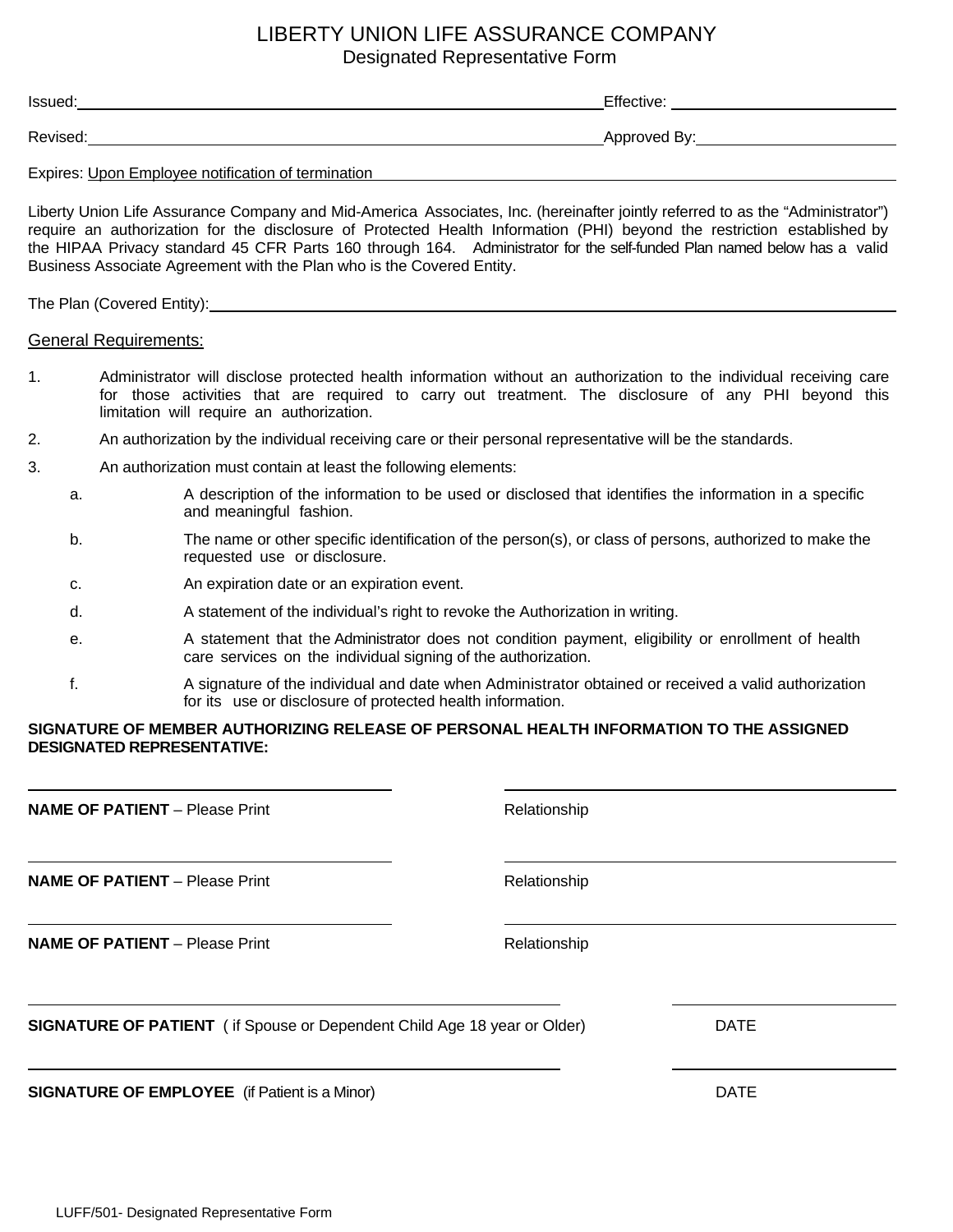I, (Employee Name) and the release of Confidential Patient Medical in the release of Confidential Patient Medical Information to the following Designated Representative:

## **AUTHORIZED DESIGNATED REPRESENTATIVE:**

Please Print Full Name **Date** Date **Date** 

# **[OPTIONAL]**

**I Authorize the Designated Representative to receive all mail at the address listed below for the Patient's listed:**

Employee's signature is required if you choose to **RE-DIRECT MAIL to Designated Representative.**

**SIGNATURE** of Designated Representative:

|  | Designated Representative: |
|--|----------------------------|
|--|----------------------------|

Address

Phone Number **Number 2008 Contract Contract Contract Contract Contract Contract Contract Contract Contract Contract Contract Contract Contract Contract Contract Contract Contract Contract Contract Contract Contract Contr** 

 **ADMINISTRATOR WILL REQUIRE VERIFICATION OF DESIGNATED REPRESENTATIVE'S IDENTITY. YOUR DESIGNATED REPRESENTATIVE MUST HAVE THIS IDENTIFIER TO DISCUSS OR OBTAIN INFORMATION ON THE PATIENT(S).**..See next page to assign Personal Identification Number.

I understand that I may revoke this Authorization at any time upon written or verbal request to the Administrator.

**RETURN TO:** 

**LIBERTY UNION LIFE ASSURANCE COMPANY / MID-AMERICA ASSOCIATES 560 KIRTS BLVD. SUITE 125 TROY, MI 48084 Fax: 248-583-4647 Phone: 800-482-0945** 

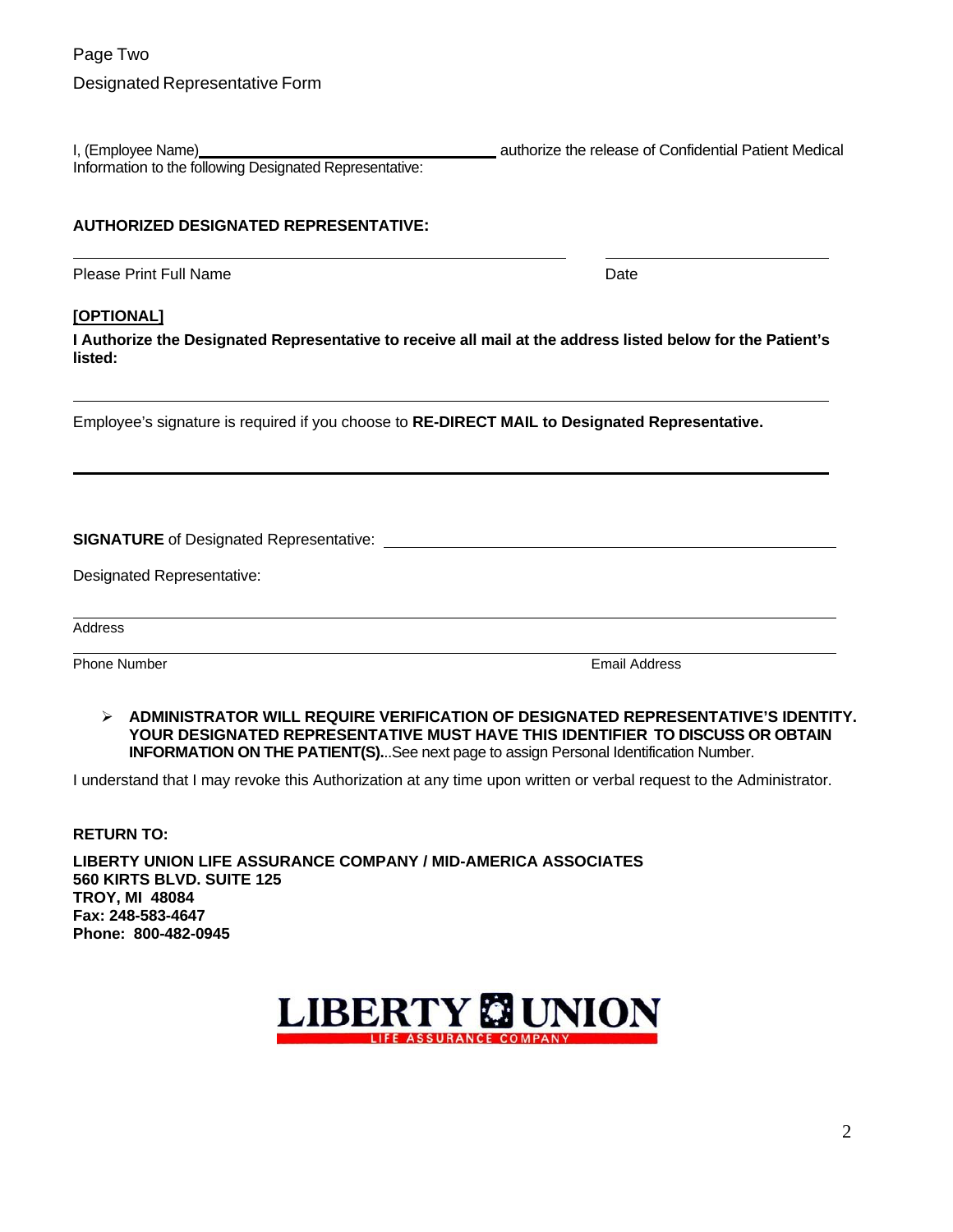

# **PERSONAL IDENTIFICATION FORM**

MEMBER'S NAME: DESIGNATED REPRESENTATIVE NAME: Please complete and return one copy with the Designated Representative Form. Failure to fully complete and return the Designated Representative Form with one copy of this Personal Identification Form will result in non-acknowledgement of the Designated Representative Authorization. **DESIGNATED REPRESENTATIVE PERSONAL IDENTIFICATION NUMBER** <u> 1990 - John Harry Barn, mars ar breist ar yn y breis</u> ➤ **Provide 4 numbers above to represent your personal identification number**  Please select and answer **two** of the following questions. This will allow Administrator to verify your identity in the event you misplace or forget your personal identification number. 1. What is the name of the street you grew up on? 2. What was the make/model of your first car? 3. What is your favorite color? 4. The last four numbers of your driver's license? 5. Other, provide your own question/answer?

The Personal Identifier is designed for the purposes of protecting your privacy and that of the person for which you are the Designated Representative, per the requirements of HIPAA (Health Insurance Portability and Accountability Act). The Administrator performs all reasonable efforts to validate the identity of each caller. Knowledge of your Personal Identification Number and/or the answers to two of the five questions above will be considered adequate information to identify the caller as the Designated Representative. For this reason, please do not share your identifiers with anyone.